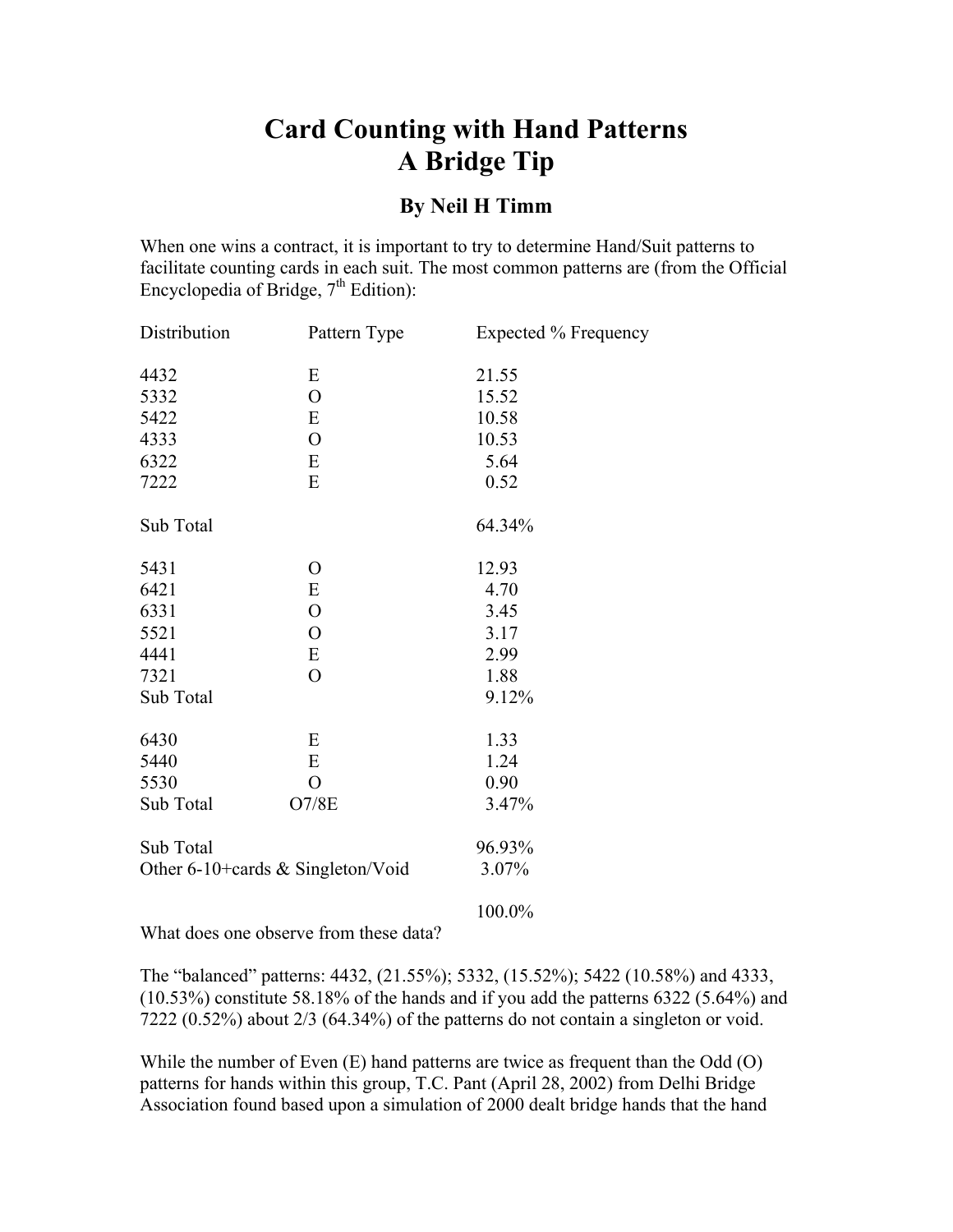patterns: 4333, 5332, 6331 (3 sets of odd  $\&$  1 set of even, defined as "ODD") or 4432, 6421, 5422 (3 sets of even & 1 set of odd – defined as "EVEN") constituted 63% of the hands generated and that the set of hands with 2 ODD and 2 EVEN patterns occurred 558 times out of 2000 (28%) and that set of hands with all ODD or all EVEN patterns occurred 181 times of 2000 (9%).

Since the probability that the fourth hand will turn out to be of same pattern as the other three hands i.e. all ODD or all EVEN hands is only 0.09 (90 hands out of 1000), we may conclude that "If the three hand patterns are same, then the probability that the fourth hand is a different pattern is as high as 90%".

Only in cases, where the declarer has counted two hands of one pattern and the third of different pattern, will it require better judgment for finding the pattern of 4th hand, since the probability that the fourth hand pattern does not go along with his theory is 28.9% (2 EVEN and 2 ODD pattern combination). However, this case also yields a 71% probability of success in estimating the pattern of 4th hand.

What follows is Pant's analysis of a hand played in the Delhi Bridge Association's weekly Pairs tournament using his theory.



Playing Precision the bidding was:

| S | w          | N | Е   |
|---|------------|---|-----|
| P | ID         | P | 1S  |
| P | <b>INT</b> | P | 3NT |
| P | P          | P |     |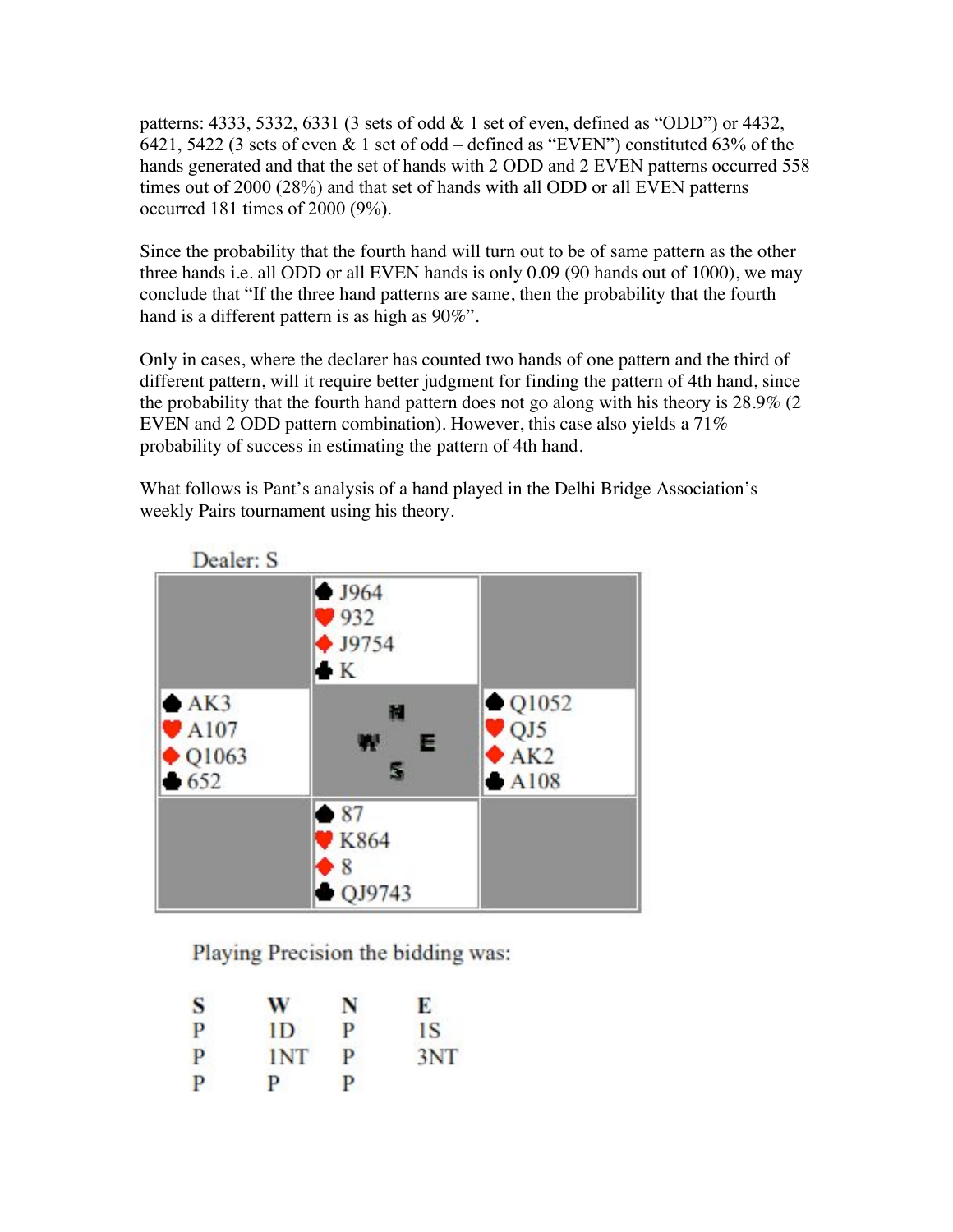North lead his 4th best Diamond, won by West with ♦10. When West played a low diamond to his Ace, South showed out. The ♥Q was finessed and ♥J continued, was covered by King and taken by Ace. Declarer trying for a Spade & Club squeeze now rectified the count by playing a low club and ducking (in last 4 card position, South with 5 Clubs & 4 Spades will get squeezed when 3 Hearts, 4 Diamonds & 2 clubs are played). North continued with diamonds. When declarer played the ♣A, North showed out.

The inference up to now is that north has the ODD pattern (as already 2 odd distribution have occurred and hand can only be either 3 odd – 1 even or 3 even – 1 odd). He has 5 diamonds & 1 club and has already followed to 2 Hearts. Similarly we know that south has 6 Clubs & 1 Diamond and has followed to 2 Hearts. When you cash the  $\blacktriangledown$  A and both follow, you have a big GUESS?

Is north having 4 Hearts  $\&$  3 Spades or 3 Hearts  $\&$  4 Spades? I went along with my theory. Myself, my partner and my left opponent have ODD pattern. Hence with as high as 90% probability South should have an EVEN pattern. Since South has already shown 6 clubs, 3 Hearts & 1 Diamond, the only combination to make his hand an EVEN pattern can be 6 Clubs, 1 Diamond, 4 Hearts & 2 Spades. Hence when both followed to my  $\triangle$ A &  $\triangle K$ , I coolly took the spade finesse, when North played low to my third spade, making 12 tricks and getting a TOP.

He sums it up: "while probability is probability and the theory may fail more than once. However, it is a fact that more often than required, the Bridge players then also go for the finesse, which has only 50% probability of success. If that is so, why not to take chances with my theory which has far more probability of success, in finding the hand patterns, which may help you in squeezing, end playing, playing for a drop and other juggleries of Bridge".

Playing on BBO, I was playing with a new partner who played the BBO standard 2/1 convention card. I was south and the bidding went:

| South                 | West | North         | East |
|-----------------------|------|---------------|------|
| $2\blacktriangledown$ | Pass | $2\spadesuit$ | Pass |
| 3♥                    | Pass | 4V            | Pass |
| 50                    | Pass | $5^{\bullet}$ | Pass |
| 60                    | Pass | Pass          | Pass |

Looking at the hand it appears that it success depended up who has the  $\blacklozenge K$ . Is it west or east? Since there was a two-way finesse with a 50% chance, I tried to employ the hand theory suggested by Pant since there was no information from the bidding.

West let his **♠**A and the deal follows: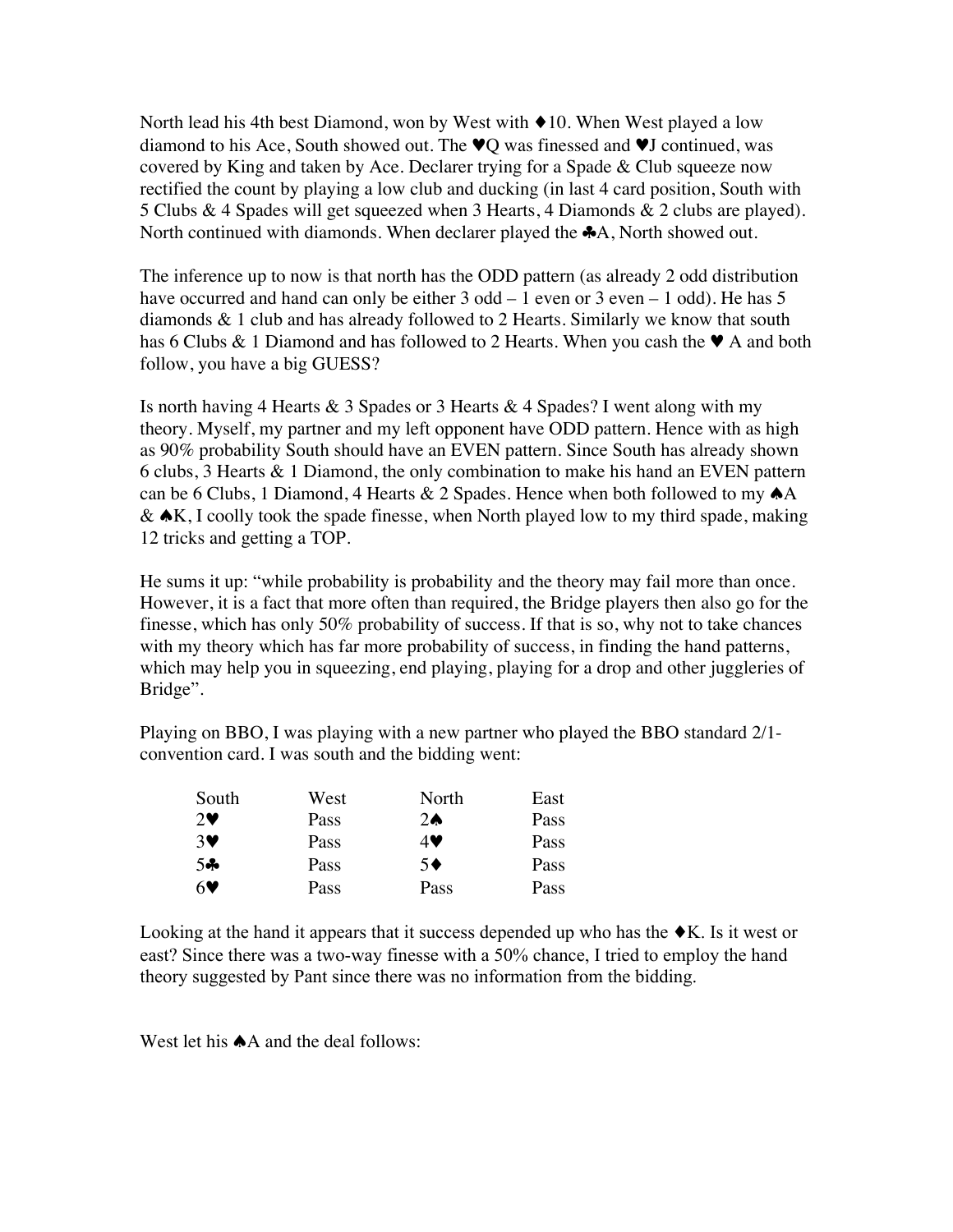

West led the ★A his partner played the 6★ to give no information to the opponents (playing standard carding he does not play the 4 or playing UDCA, he does not play the 9). What next?

Should west now play the  $\triangle K$  or the  $\triangle 9$ ? Playing the  $\triangle 9$  may persuade me that East holds the  $\triangle K$  and see no reason to risk the diamond finesse? If I do go up with the  $\triangle A$ and rely on a ruffing finesse, the contract would be defeated. By leading the diamond West would be hoping that declarer (me) is relying on the principle that high-card strength is evenly divided between opponents that fail to bid. Or should west next play the  $\triangle K$  hoping that the declarer (I) will play east for the  $\triangle K$ ? He played the  $\triangle K$  and east played the  $\triangle 9$ . I ruffed with the  $\blacktriangledown 5$ .

Since there was a two-way finesse with a 50% chance, I tried to employ the hand theory suggested by Pant since there was no information from the bidding. Looking at hand patterns, my pattern was ODD as was Dummies; hence East or West was likely ODD and the other was most likely EVEN per Pant's theory.

Spades are most likely split 4-3, hearts 2-1, diamonds 4-3, and clubs 5-4. I next played the ♥A and east showed out. Thus, west had 3 hearts and east had none?

Playing two more rounds of trumps east discarded a spade and a diamond and west discarded two spades, thus spades were split 4-3 and hearts 3-1.